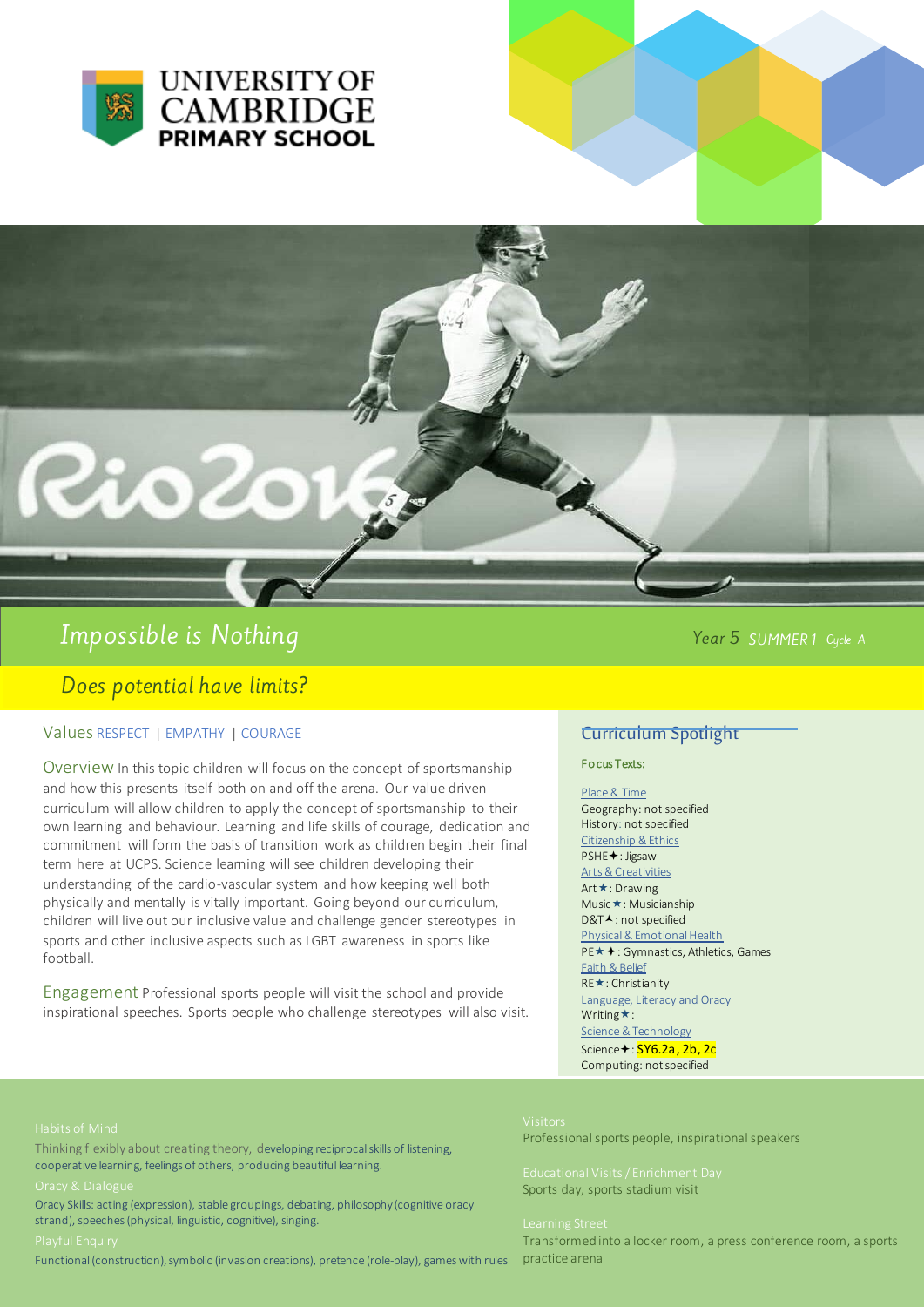

Focus Texts:

| Subject                           |                      | <b>Learning Journey</b>                                                                                                   |                                                                                                                                                      |                                                   |                                                                                                       |                                                                                                           |                                                                                                                           |  |  |  |
|-----------------------------------|----------------------|---------------------------------------------------------------------------------------------------------------------------|------------------------------------------------------------------------------------------------------------------------------------------------------|---------------------------------------------------|-------------------------------------------------------------------------------------------------------|-----------------------------------------------------------------------------------------------------------|---------------------------------------------------------------------------------------------------------------------------|--|--|--|
|                                   |                      | Week 1                                                                                                                    | Week 2                                                                                                                                               | Week 3                                            | Week 4                                                                                                | Week 5                                                                                                    | Week 6                                                                                                                    |  |  |  |
| Arts &<br>Creativities            | Art $\triangle$      | $\star$                                                                                                                   | $\star$                                                                                                                                              | $\star$                                           | $\star$                                                                                               | $\star$                                                                                                   | $\star$                                                                                                                   |  |  |  |
|                                   | Music                | $\star$                                                                                                                   | $\star$                                                                                                                                              | $\star$                                           | $\star$                                                                                               | $\star$                                                                                                   | $\star$                                                                                                                   |  |  |  |
| Language, Literacy & Oracy        | Oracy                | Storytelling                                                                                                              |                                                                                                                                                      | Group Task                                        | Debate                                                                                                | Presentations                                                                                             | Presentations                                                                                                             |  |  |  |
|                                   | Key texts            |                                                                                                                           |                                                                                                                                                      |                                                   |                                                                                                       |                                                                                                           |                                                                                                                           |  |  |  |
|                                   | Writing              | Adventure stories                                                                                                         |                                                                                                                                                      |                                                   | Explanation Texts: forests and sustainability                                                         |                                                                                                           |                                                                                                                           |  |  |  |
|                                   | Spelling             | Homophones and other<br>words that are often<br>confused e.g advice vs advise<br>Practice vs practise<br>Affect vs effect | Year 5 Common<br>Exception words                                                                                                                     | Review                                            | Review                                                                                                |                                                                                                           | Homophones and other<br>words that are often<br>confused e.g advice vs advise<br>Practice vs practise<br>Affect vs effect |  |  |  |
|                                   | Grammar              | Commas to reduce<br>ambiguity<br>Devices to created cohesion<br>between paragraphs                                        | Apostrophe for both<br>omission and<br>possession<br>Literary techniques                                                                             | Fronted adverbials<br>Modal verbs                 | Parenthesis                                                                                           | Relative pro nouns<br>Semi colons                                                                         | Commas to reduce<br>ambiguity<br>Devices to created cohesion<br>between paragraphs                                        |  |  |  |
| Math<br>emati<br>cs               | Maths                | Storytelling                                                                                                              | Group Task                                                                                                                                           | Debate                                            | Presentations                                                                                         | Presentations                                                                                             | Storytelling                                                                                                              |  |  |  |
| Science & Technology              | Science <sup>+</sup> |                                                                                                                           | identify and name the<br>main parts of the<br>human circulatory<br>system, and describe<br>the functions of the<br>heart, blood vessels and<br>blood |                                                   | recognise the impact of<br>diet, exercise, drugs and<br>lifestyle on the way their<br>bodies function | describe the ways in which<br>nutrients and water are<br>transported within animals,<br>including humans. |                                                                                                                           |  |  |  |
|                                   | Computing            |                                                                                                                           |                                                                                                                                                      |                                                   |                                                                                                       |                                                                                                           |                                                                                                                           |  |  |  |
| Place<br>&<br>Time                | Geography            |                                                                                                                           |                                                                                                                                                      |                                                   |                                                                                                       |                                                                                                           |                                                                                                                           |  |  |  |
|                                   | History              |                                                                                                                           |                                                                                                                                                      |                                                   |                                                                                                       |                                                                                                           |                                                                                                                           |  |  |  |
| Physical &<br>Emotional<br>Health | $PE+$                | Gym-Pathways                                                                                                              | Gym-flexible/direct<br>Athletics                                                                                                                     | Gym-acceleration and<br>deceleration<br>Athletics | Gym-high/medium/<br>low sequences                                                                     | Gym - using appropriate<br>speeds and levels                                                              |                                                                                                                           |  |  |  |
|                                   |                      | Athletics                                                                                                                 |                                                                                                                                                      |                                                   | Athletics                                                                                             | Athletics                                                                                                 |                                                                                                                           |  |  |  |